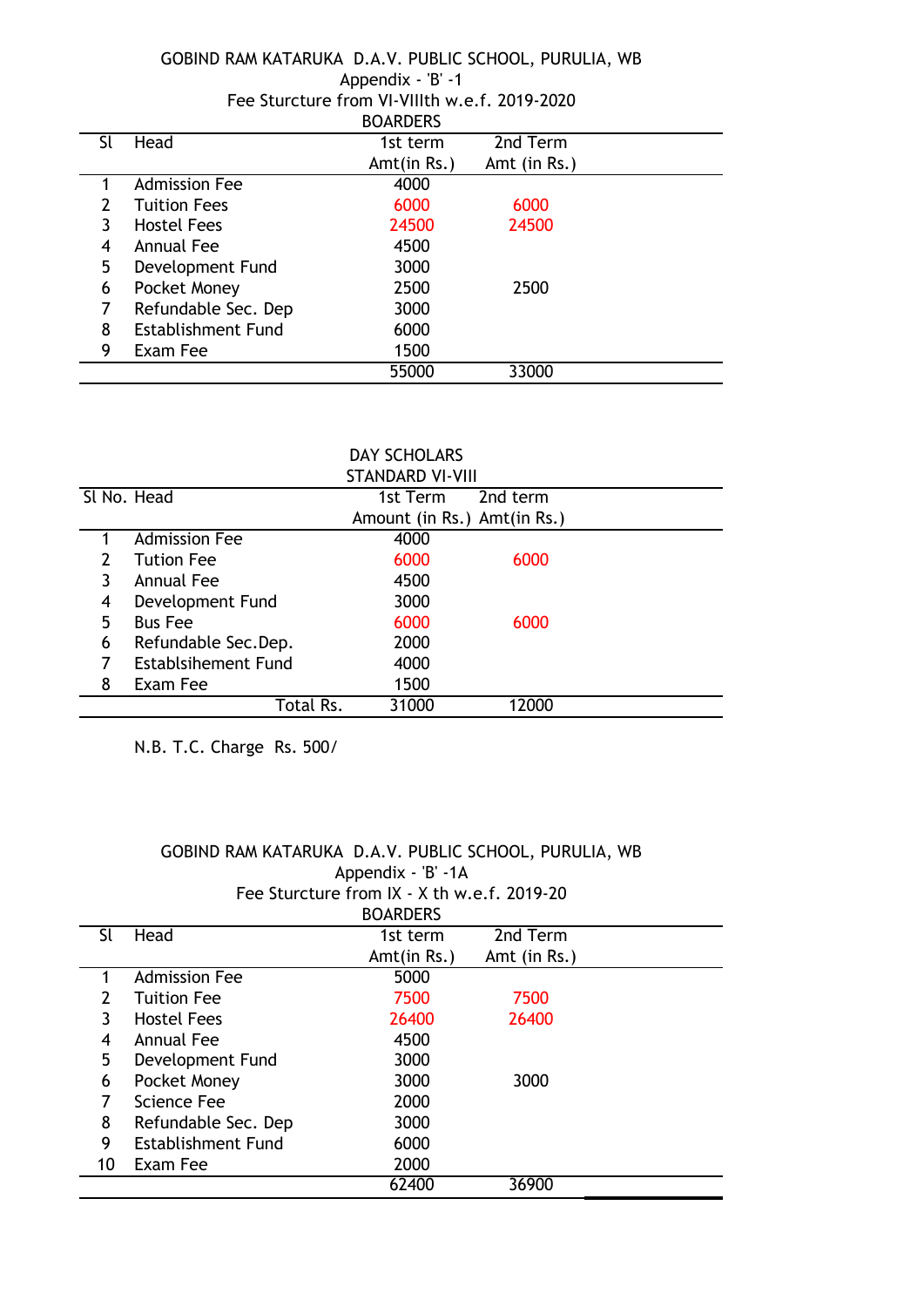|             |                            | <b>DAY SCHOLARS</b>         |          |  |
|-------------|----------------------------|-----------------------------|----------|--|
| Sl No. Head |                            | 1st Term                    | 2nd term |  |
|             |                            | Amount (in Rs.) Amt(in Rs.) |          |  |
|             | <b>Admission Fee</b>       | 5000                        |          |  |
|             | <b>Tution Fee</b>          | 7500                        | 7500     |  |
| 3           | Annual Fee                 | 4500                        |          |  |
| 4           | Development Fund           | 3000                        |          |  |
| 5           | <b>Bus Fee</b>             | 6000                        | 6000     |  |
| 6           | Science Fee                | 2000                        |          |  |
|             | Refundable Sec.Dep.        | 2000                        |          |  |
| 8           | <b>Establsihement Fund</b> | 4000                        |          |  |
| 9           | Exam Fee                   | 2000                        |          |  |
|             | Total Rs.                  | 36000                       | 13500    |  |

N.B. T.C. Charge Rs. 500/

GOBIND RAM KATARUKA D.A.V. PUBLIC SCHOOL, PURULIA, WB Appendix - 'B' -2 Fee Sturcture from XI - XII th w.e.f. 2019-20

|    |                           | <b>BOARDERS</b> |              |  |
|----|---------------------------|-----------------|--------------|--|
| Sl | Head                      | 1st term        | 2nd Term     |  |
|    |                           | Amt $(in Rs.)$  | Amt (in Rs.) |  |
|    | <b>Admission Fee</b>      | 5000            |              |  |
| 2  | <b>Tuition Fee</b>        | 8400            | 8400         |  |
| 3  | <b>Hostel Fees</b>        | 27300           | 27300        |  |
| 4  | Annual Fee                | 4500            |              |  |
| 5  | Development Fund          | 3000            |              |  |
| 6  | Pocket Money              | 3000            | 3000         |  |
|    | Science Fee               | 2500            |              |  |
| 8  | Refundable Sec. Dep.      | 3000            |              |  |
| 9  | <b>Establishment Fund</b> | 6000            |              |  |
| 10 | Exam Fee                  | 2000            |              |  |
|    |                           | 64700           | 38700        |  |

|   |                            | <b>DAY SCHOLARS</b>         |          |  |
|---|----------------------------|-----------------------------|----------|--|
|   | Sl No. Head                | 1st Term                    | 2nd term |  |
|   |                            | Amount (in Rs.) Amt(in Rs.) |          |  |
|   | <b>Admission Fee</b>       | 5000                        |          |  |
|   | <b>Tution Fee</b>          | 8400                        | 8400     |  |
| 3 | Annual Fee                 | 4500                        |          |  |
| 4 | Development Fund           | 3000                        |          |  |
| 5 | <b>Bus Fee</b>             | 6000                        | 6000     |  |
| 6 | Science Fee                | 2500                        |          |  |
|   | Refundable Sec.Dep.        | 2000                        |          |  |
| 8 | <b>Establsihement Fund</b> | 4000                        |          |  |
| 9 | Exam Fee                   | 2000                        |          |  |
|   | Total Rs.                  | 37400                       | 14400    |  |

N.B. T.C. Charge Rs. 500/

GOBIND RAM KATARUKA D.A.V. PUBLIC SCHOOL, PURULIA, WB Appendix - 'B' -1 A Fee Sturcture for KG TO V w.e.f. 2019-20